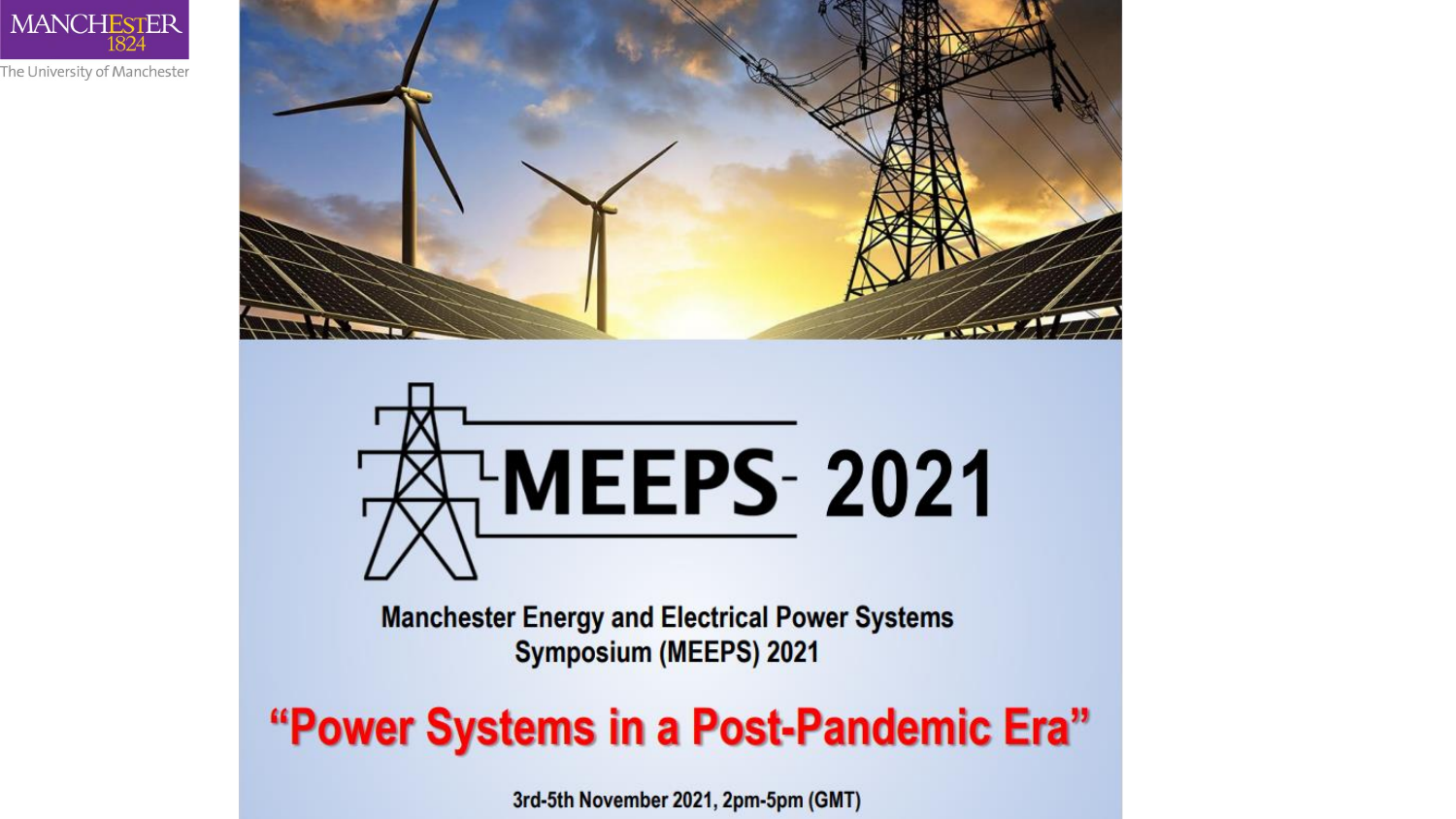# **01-12 NOV 2021** GLASGOW



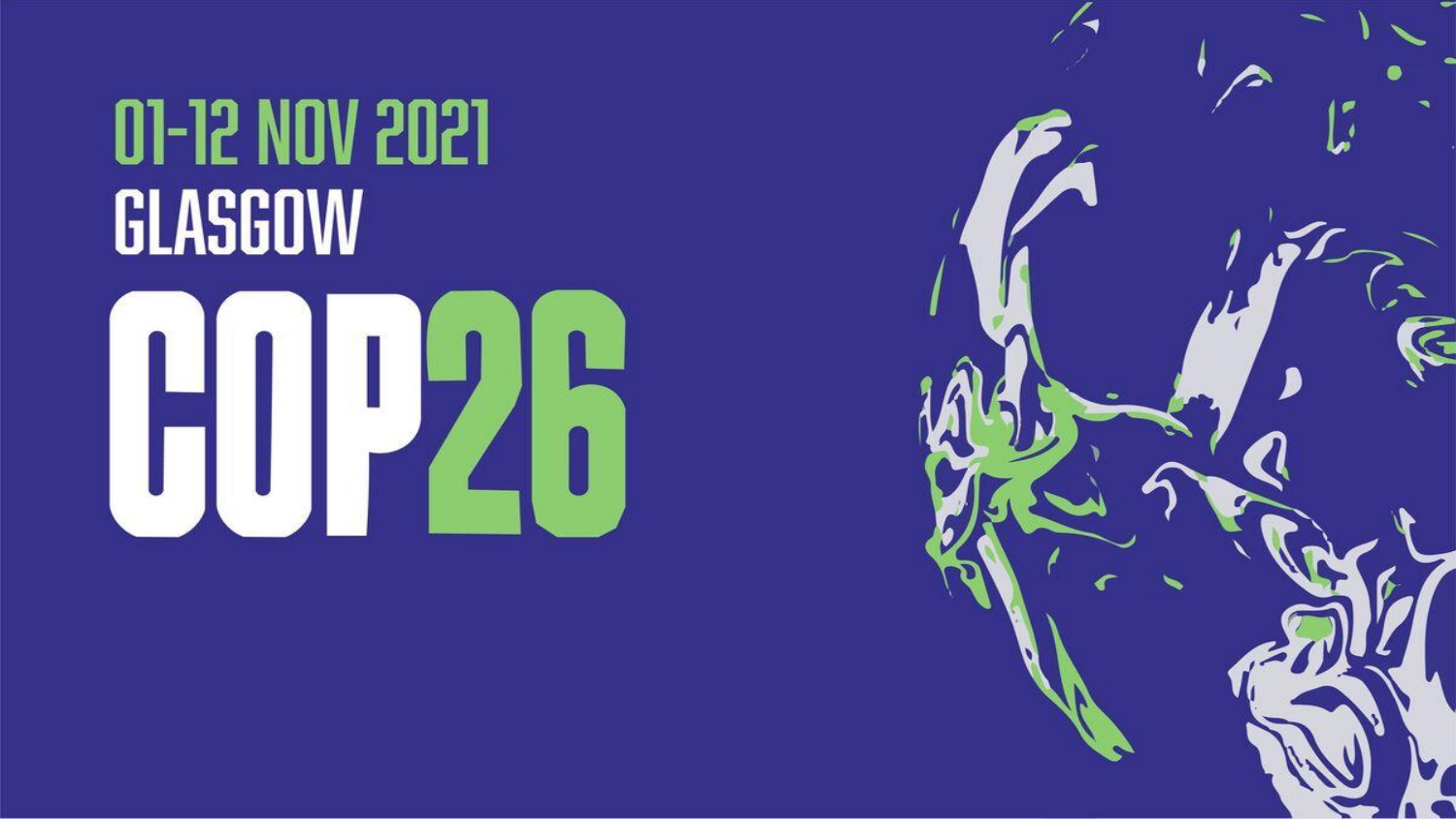#### **MANCHESTER** 1824 Borrowing from Arianna yesterday The University of Manchester

#### **GLASGOW BREAKTHROUGHS**

- Power: Clean power is the most affordable and reliable option for all countries to meet their power needs efficiently by 2030.
- Road Transport: Zero emission vehicles are the new normal and accessible, affordable, and sustainable in all regions by 2030.
- Steel: Near-zero emission steel is the preferred choice  $\blacksquare$ in global markets, with efficient use and near-zero emission steel production established and growing in every region by 2030.
- Hydrogen: Affordable renewable and low carbon hydrogen is globally available by 2030.
- Agriculture: Climate-resilient, sustainable agriculture is the most attractive and widely adopted option for farmers everywhere by 2030.



02.11.2021

#### **COP26 WORLD LEADERS SUMMIT-STATEMENT ON THE BREAKTHROUGH** AGENDA

5 November 2021 **MEEPS** 2021 Closing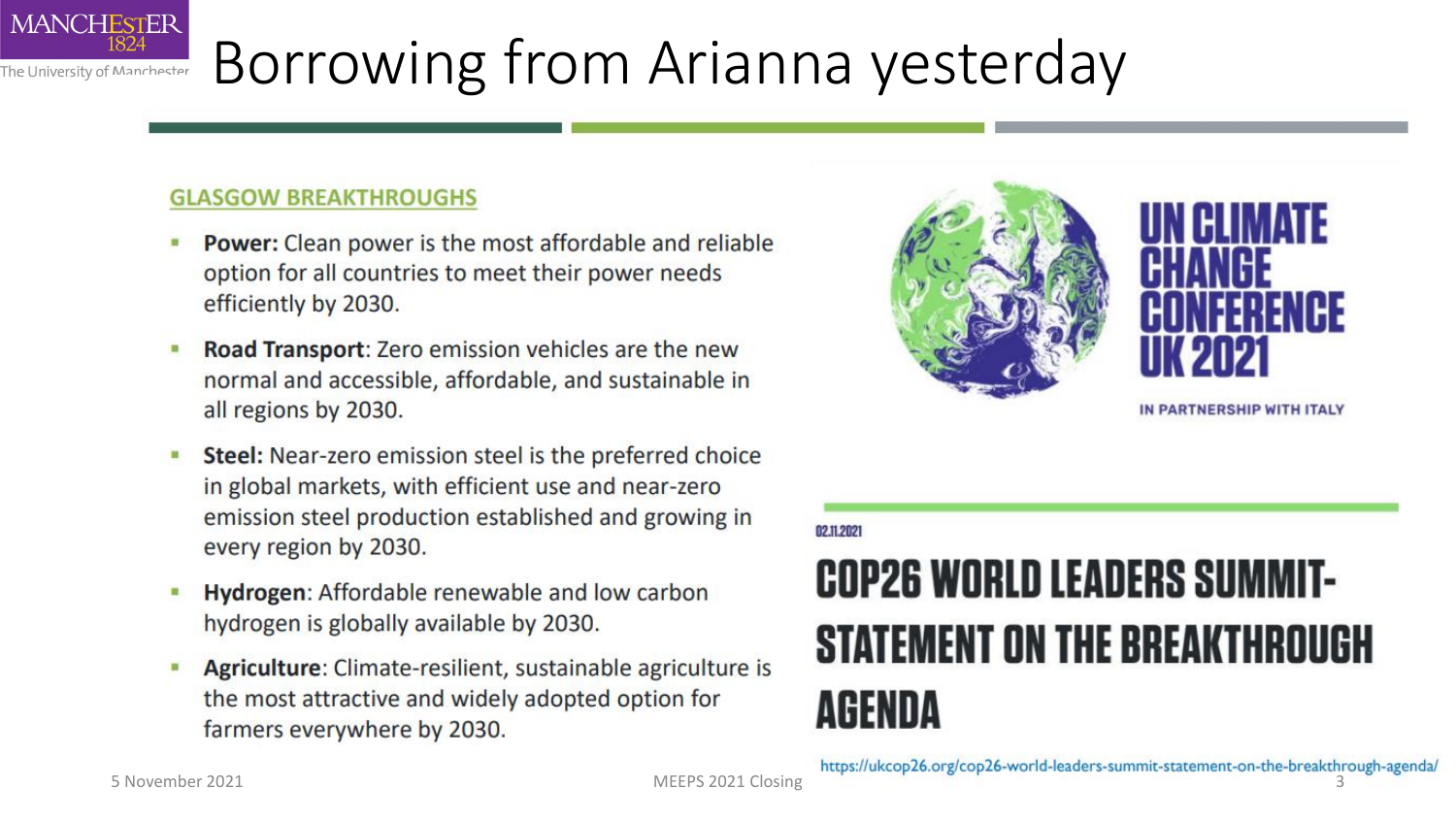

#### **MEEPS**

## **Engineering a Better World**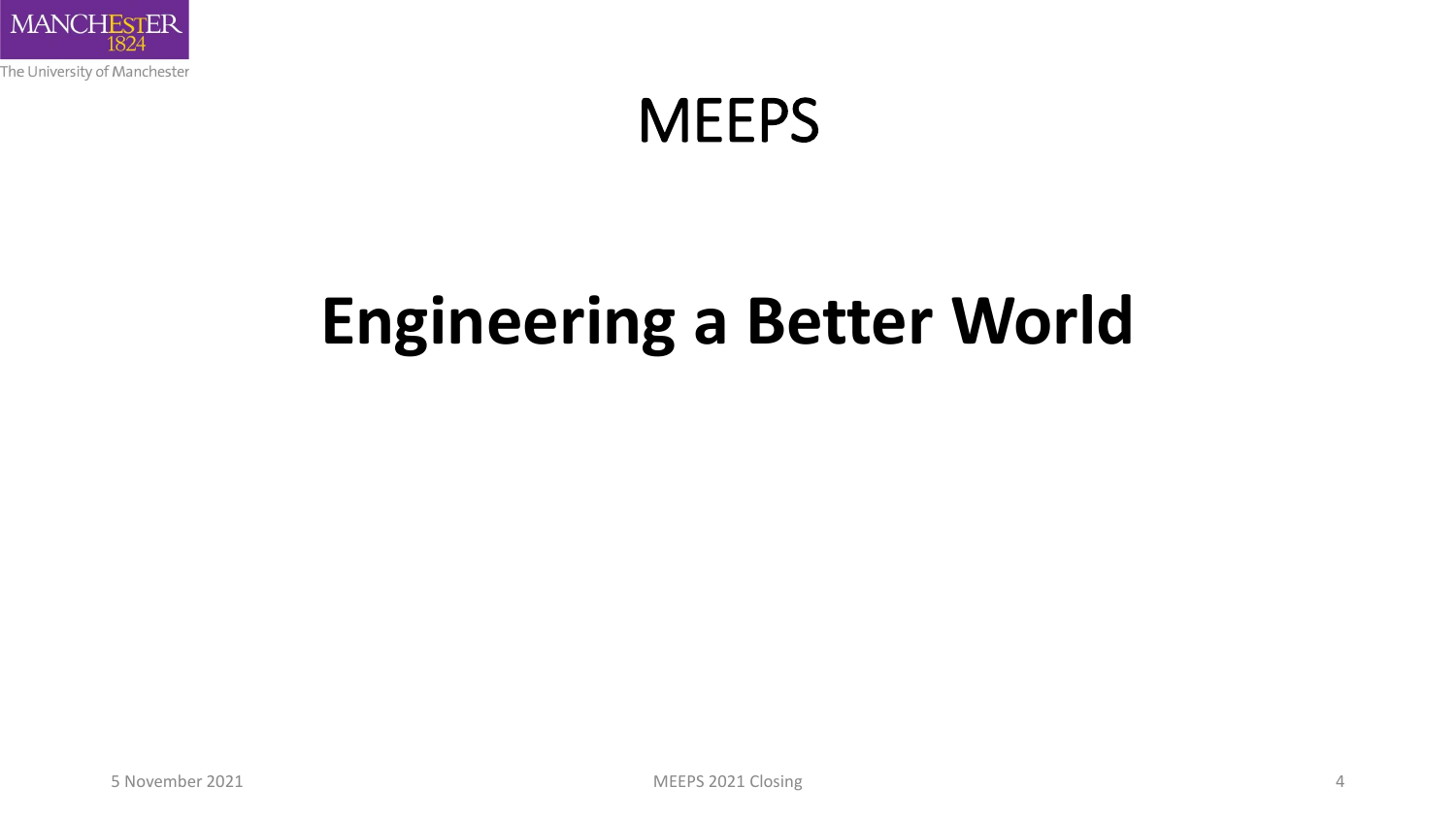

#### More than 20 sessions across 5 topics

Equipment Challenges in Future High Voltage Power Systems

Planning and Operation of Future Power Networks

Energy Policy for Sustainability and Resilience

Achieving Sustainable Development Goals

Advanced Technologies Applied to Power Systems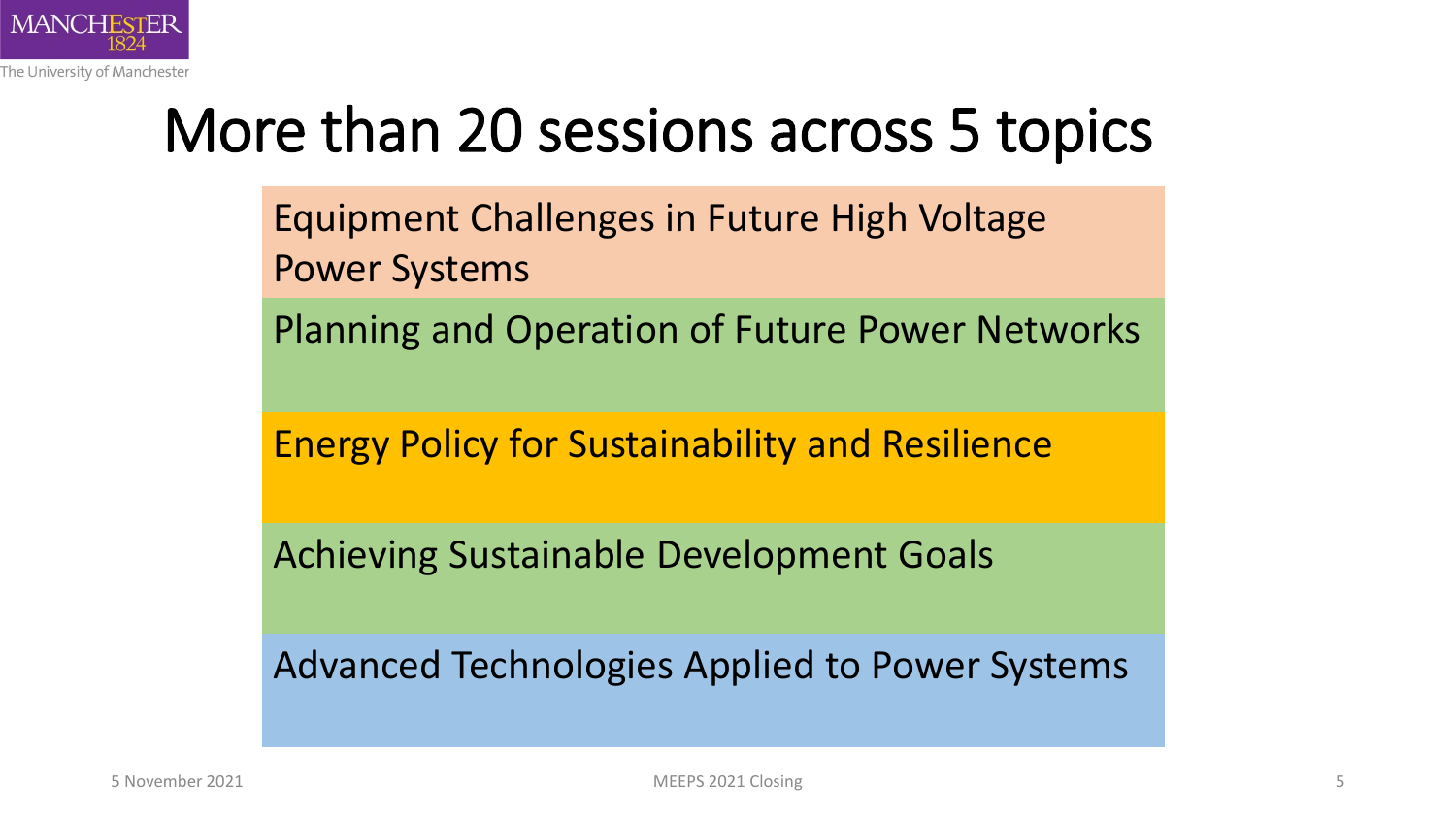

Speakers Informed presentations were From education of the state of the state of the state of the state of the state of the state of the state of the state of the state of the state of the state of the state of the state of the state of the state of the state **Representions** equished institutions presence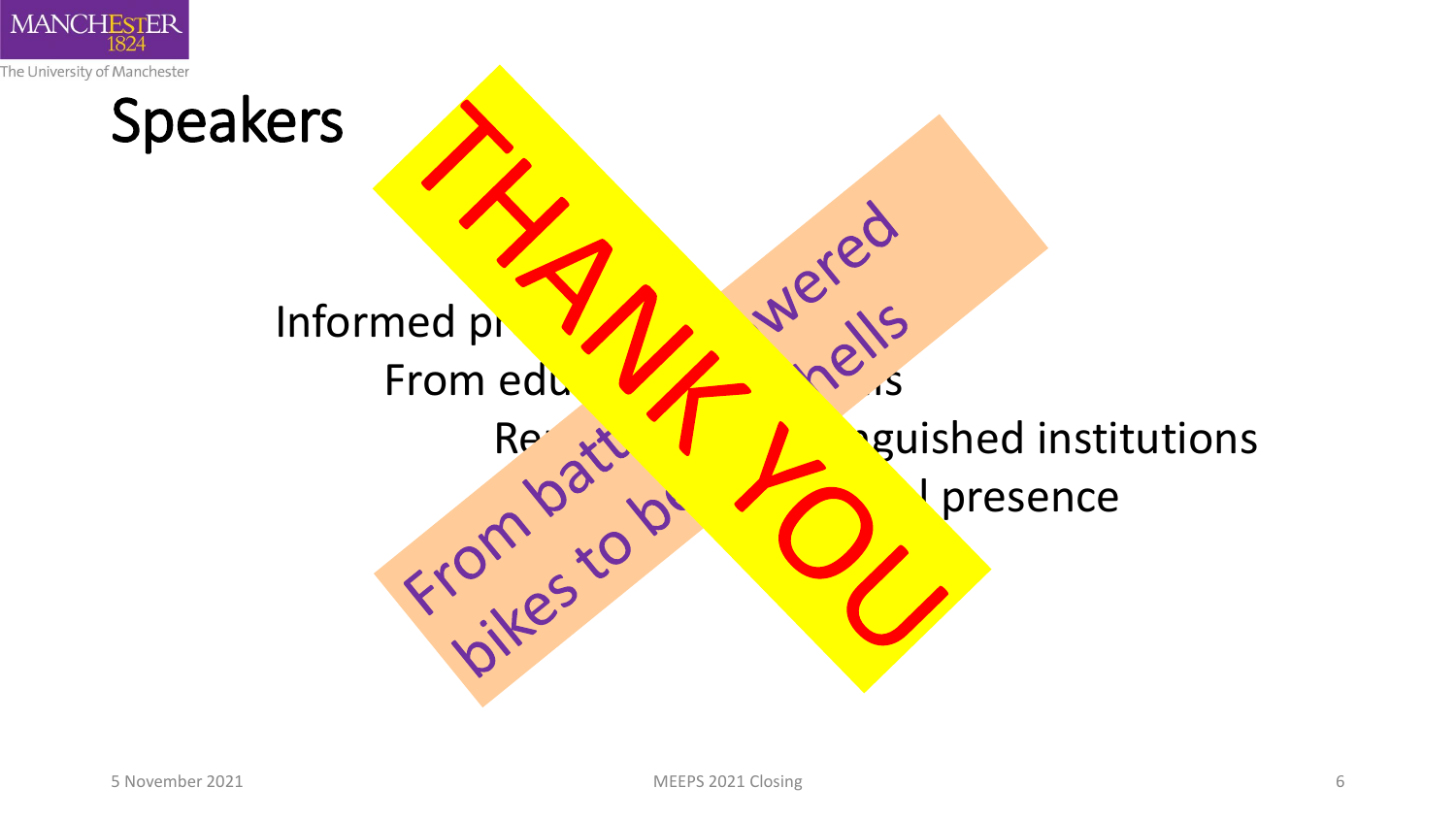

#### Our Sponsors

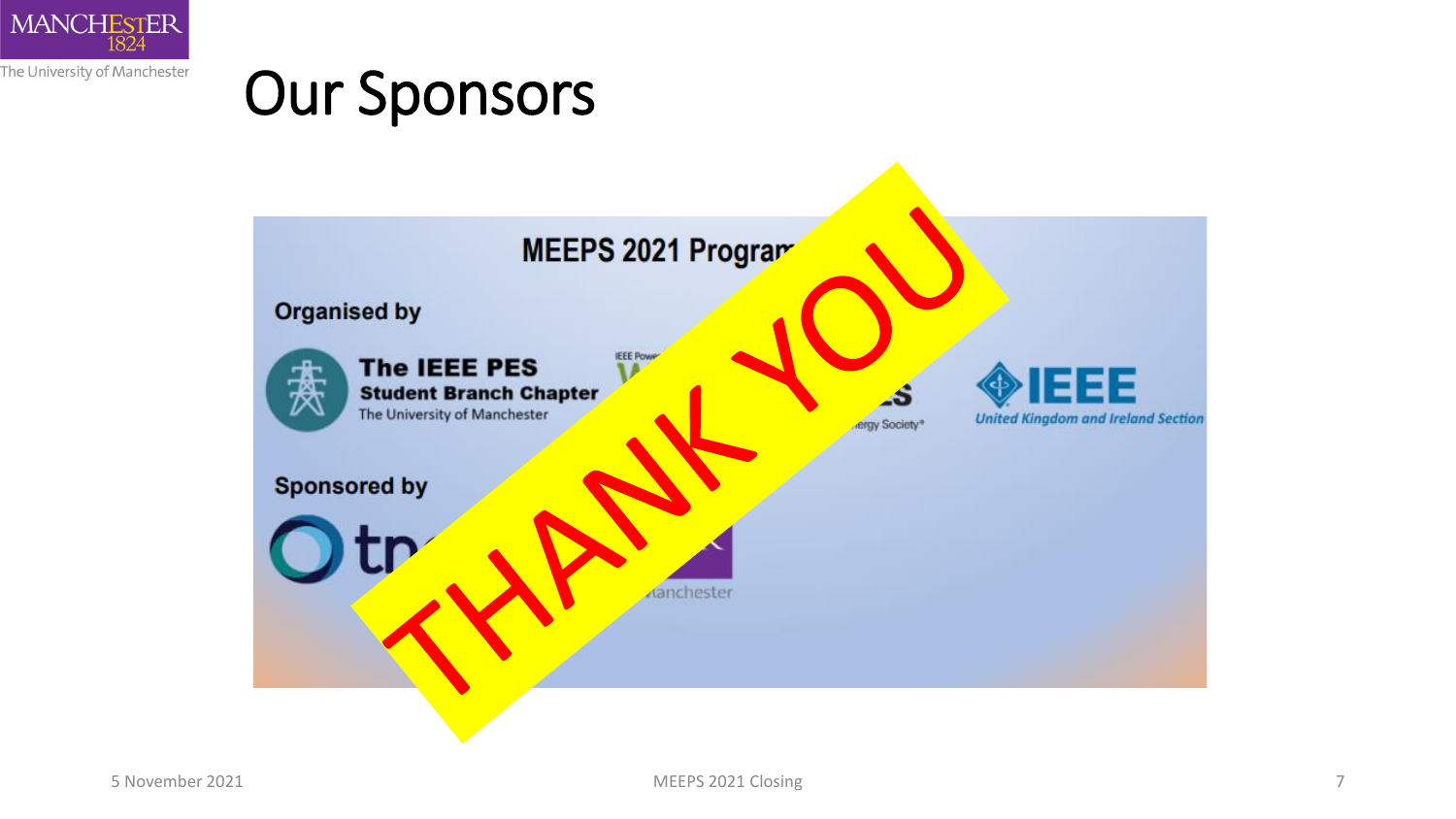

## **Our Supporters**

#### MEEPS 2021: Power Systems in a Post-Pa

| Date:              | Wed, 3rd - Fri, 5th November 2021    | <b>Res</b> |
|--------------------|--------------------------------------|------------|
| Time:<br>Location: | 14:00 - 17:00, UK Local Time<br>Zoom |            |
|                    |                                      |            |

Registration: https://www.eventbrite.co.uk/e/181384795807 Further information: http://www.ieee-manchester.org.uk/me



**lan Cotton** Head of Research in the **School of Engineering** The University of Manchester



**MEEPS-**

**Max McFarlane Technical Consultant TNEI** 



**Arianna Griffa Senior Consultant** ICF

**Rosa Serrano** PhD researcher The University of Manchester



industry and academia

oths of sponsors

Vilislava Ivanova **Senior Researcher** E<sub>3</sub>G



PES Women in Power UK&I Chapter on Energy Policy

ned universities showcasing their work

**RENERGY AND ELECTRICAL** 

**STEMS SYMPOSIUM 2021** 



**Stephen Potts** Lecturer The University of Manchester







Je.

The University

**nchester** 



The IEEE PES **Student Branch Chapter** The University of Manchester

.udent presenters





**Associate Professor** 

**Tsinghua University** 



Follow us on Social Media

IEEE PES Student Branch Chapter at The University of Manchester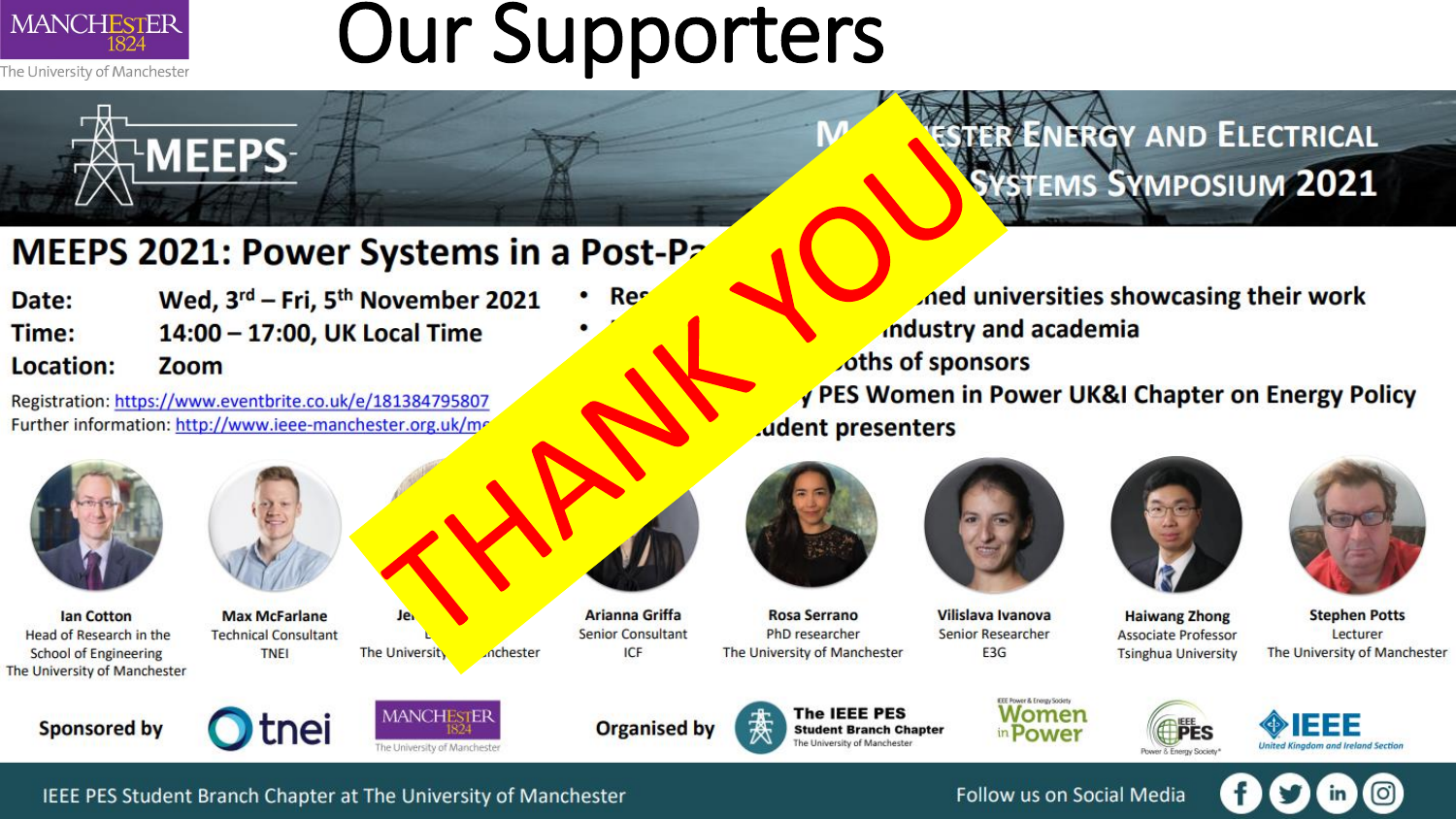

#### MEEPS Movers and Shakers 2021



**Edmund Tanjaya Event Coordinator Haoji Liu Event & Publicity Officer Jamie Trivino Website Coordinator Social Media Coordinator Revathy Ravuri Dr Robin Preece Academic Advisor**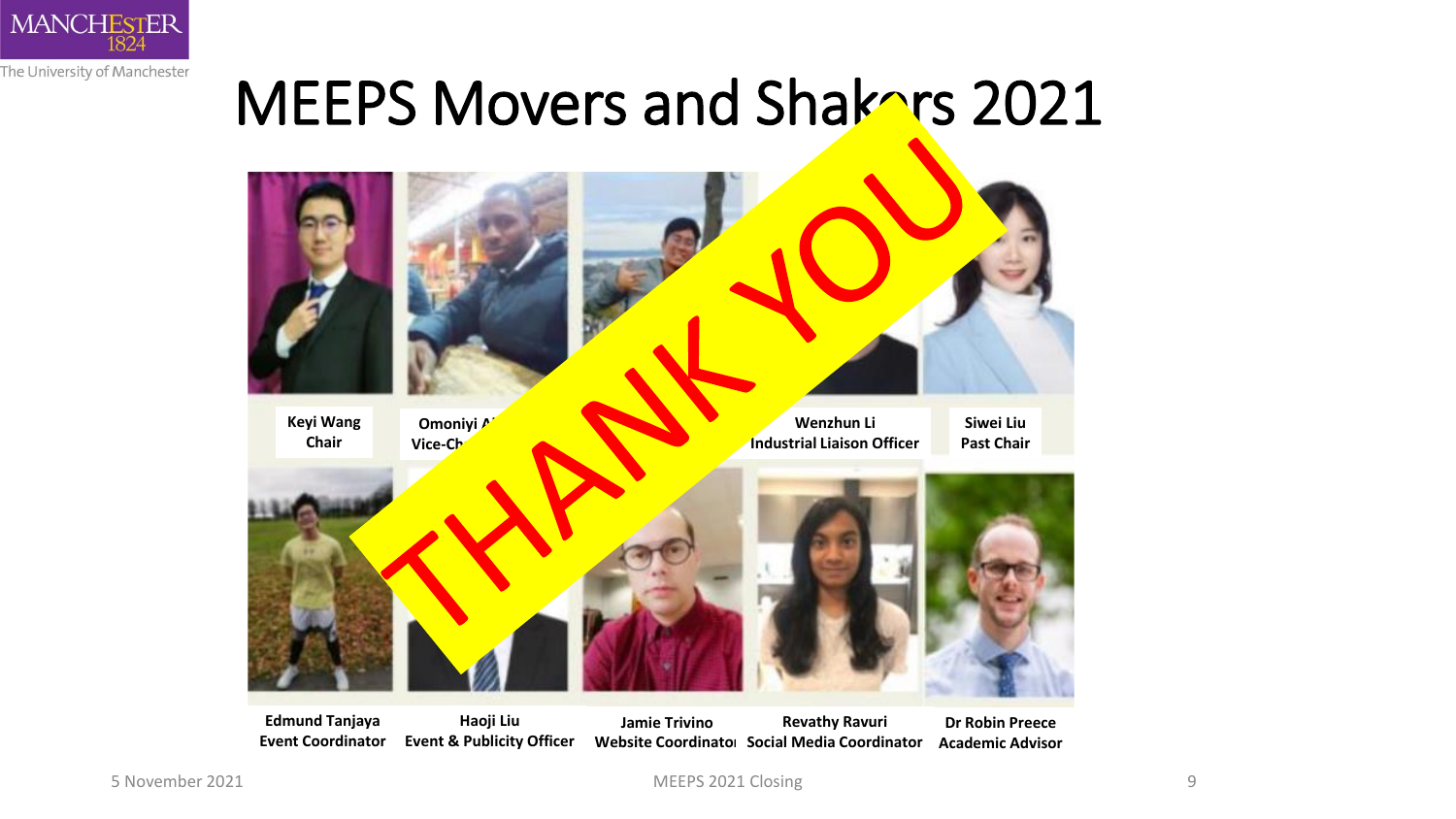

# Successes Everyone who prepared  $\bigcap_{n=1}^{\infty}$  red a paper

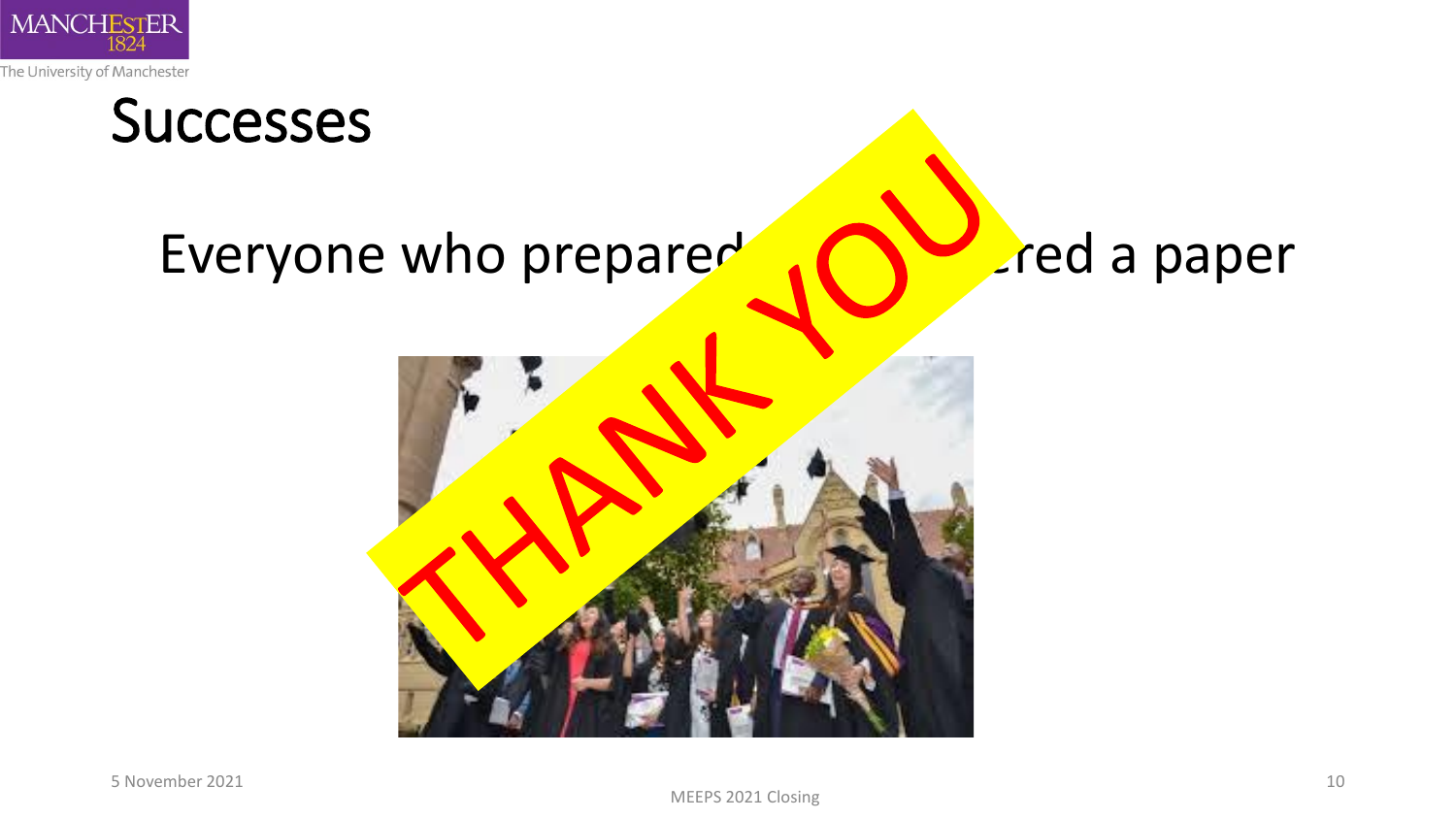

#### Awards

• TBA